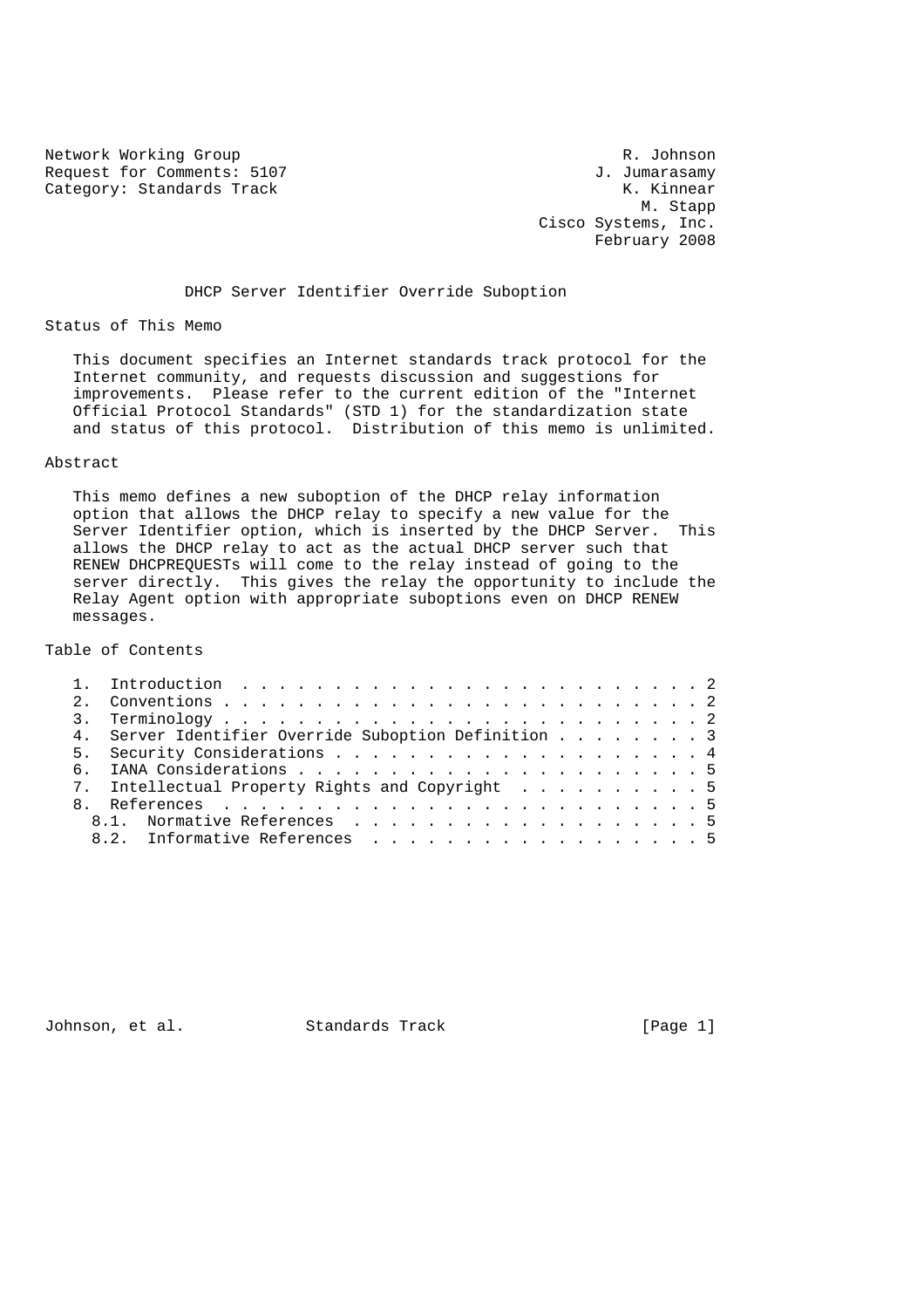# 1. Introduction

 There are many situations where a DHCP relay agent is involved, and it can easily insert a Relay Agent Information option [3] with appropriate suboptions into DHCPDISCOVER messages. Once the lease has been granted, however, future DHCPREQUEST messages sent by a client in RENEWING state are sent directly to the DHCP server, as specified in the Server Identifier option. In this case, the relay may not see these DHCPREQUEST messages (depending upon network topology) and thus cannot insert the Relay Agent Information option in the DHCPREQUEST messages.

 This DHCP relay agent suboption, Server Identifier Override, allows the relay agent to tell the DHCP server what value to place into the Server Identifier option [5]. Using this, the relay agent can force a host in RENEWING state to send DHCPREQUEST messages to the relay agent instead of directly to the server. The relay agent then has the opportunity to insert the Relay Agent Information option with appropriate suboptions and relay the DHCPREQUEST to the actual server. In this fashion, the DHCP server will be provided with the same relay agent information upon renewals (such as Circuit-ID, Remote-ID, Device Class, etc.) as was provided in the initial DHCPDISCOVER message.

 In short, this new suboption allows the DHCPv4 relay to function in the same fashion as the DHCPv6 relay [7] currently does.

2. Conventions

 The key words "MUST", "MUST NOT", "REQUIRED", "SHALL", "SHALL NOT", "SHOULD", "SHOULD NOT", "RECOMMENDED", "MAY" and "OPTIONAL" in this document are to be interpreted as described in [1].

3. Terminology

 This document uses DHCP terminology as defined in section 1.5 of RFC 2131 [2], with the exception of the term "DHCP relay agent" replacing "BOOTP relay agent".

Other terms used in this document:

 o RENEW DHCPREQUEST - a DHCPREQUEST message sent by a client in RENEWING state

Johnson, et al. Standards Track [Page 2]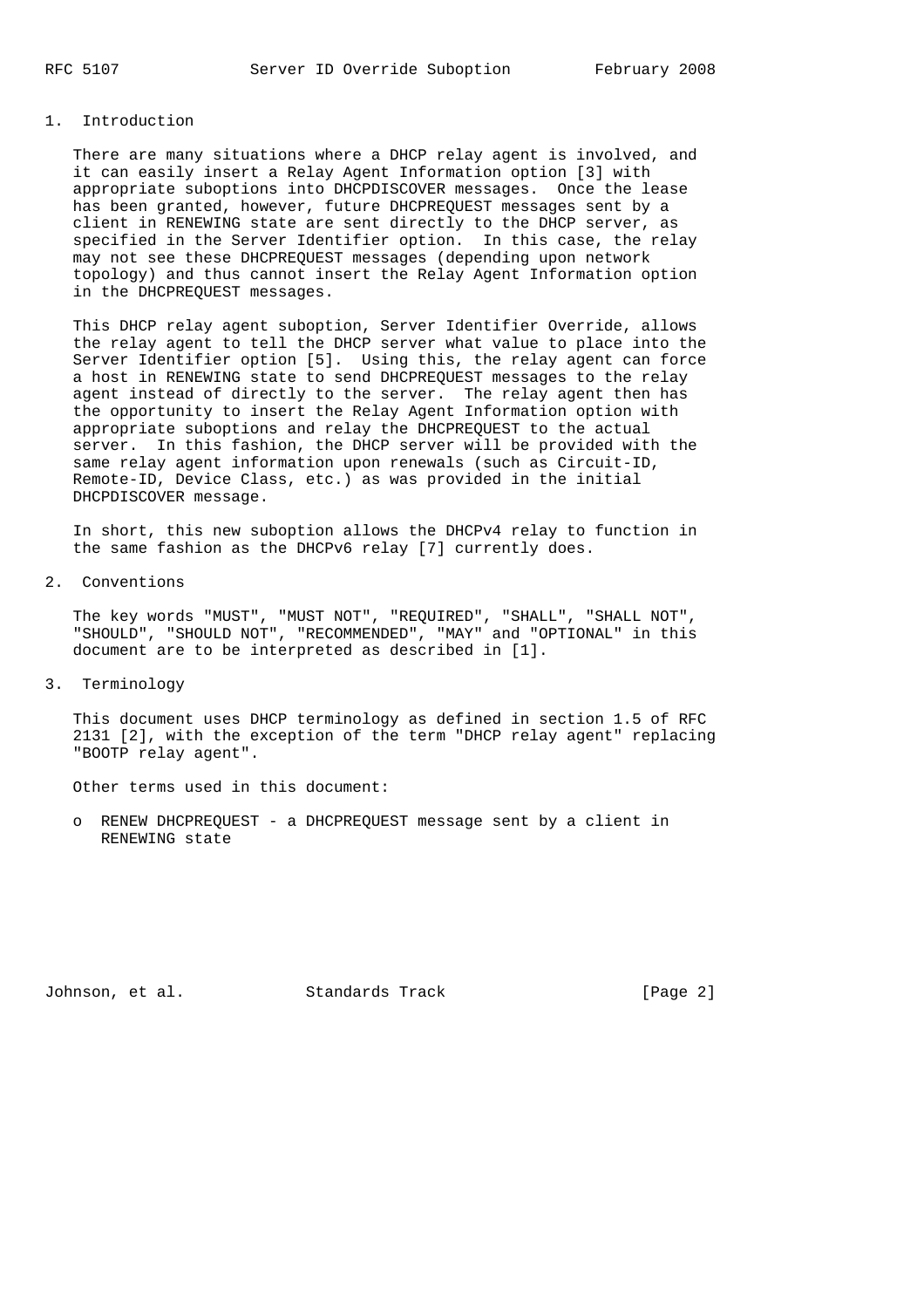## 4. Server Identifier Override Suboption Definition

The format of the suboption is:

|                                      |  |                                        | Code Len Overriding Server Identifier Address |  |
|--------------------------------------|--|----------------------------------------|-----------------------------------------------|--|
|                                      |  | +-----+-----+-----+------+-----+------ |                                               |  |
| $ 11 \t n \t a1 \t a2 \t a3 \t a4  $ |  |                                        |                                               |  |
|                                      |  | +-----+----+-----+-----+-----+------   |                                               |  |

### Figure 1

 The option length (n) is 4. The octets "a1" through "a4" specify the value that MUST be inserted into the Server Identifier option by the DHCP Server upon reply.

 DHCP servers that implement this Relay Agent Information suboption MUST use this value, if present in a DHCP message received from a client, as the value to insert into the Server Identifier option in the corresponding response. The DHCP server must also record the address in the suboption for use in subsequent messages to the DHCP client until the next DHCP message is received from the DHCP relay agent.

 If a DHCP server does not understand/implement this Relay Information suboption, it will ignore the suboption, and thus it will insert its own appropriate interface address in the Server Identifier option. In this case, the DHCP Relay will not receive RENEW DHCPREQUEST messages from the client. When configuring a DHCP relay agent to use this suboption, the administrator of the relay agent should take into account whether or not the DHCP server to which the message will be relayed will correctly understand this suboption.

 When servicing a DHCPREQUEST message, the DHCP server would normally look at the Server Identifier option for verification that the address specified there is one of the addresses associated with the DHCP server, silently ignoring the DHCPREQUEST if it does not match a configured DHCP server interface address. If the DHCPREQUEST message contains a Server Identifier Override suboption, however, comparison should be made between the address in this suboption and the Server Identifier option. If both the Server Identifier Override suboption and the Server Identifier option specify the same address, then the server should accept the DHCPREQUEST message for processing, regardless of whether or not the Server Identifier option matches a DHCP server interface.

 The DHCP relay agent should fill in the giaddr field when relaying the message, just as it normally would do.

Johnson, et al. Standards Track [Page 3]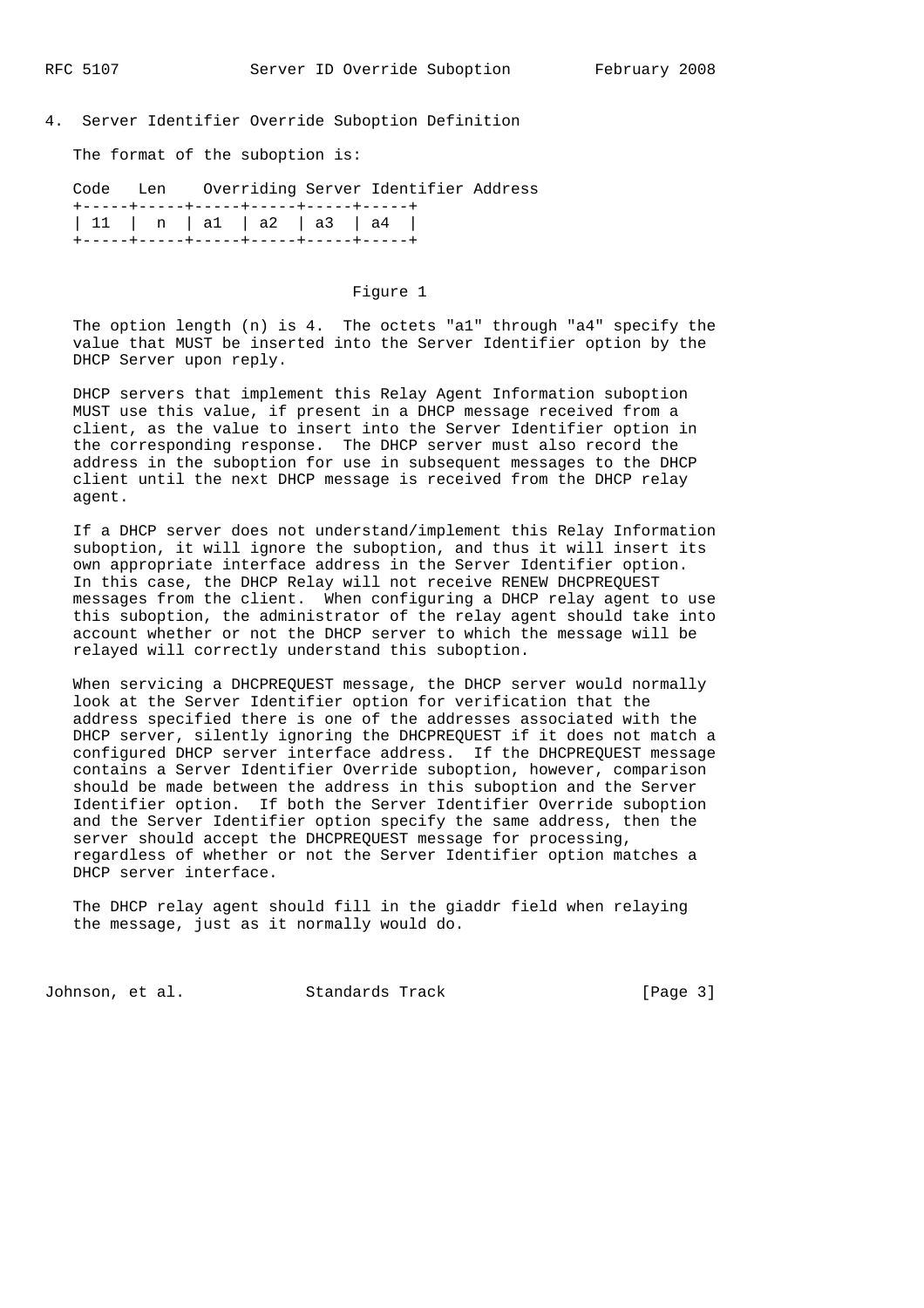In a situation where the DHCP relay agent is configured to forward messages to more than one server, the DHCP relay agent SHOULD forward all DHCP messages to all servers. This applies to RENEW DHCPREQUEST messages as well. The intent is that the DHCP relay agent should not need to maintain state information about the DHCP lease.

 DHCP relay agents implementing this suboption SHOULD also implement and use the DHCPv4 Relay Agent Flags Suboption [4] in order to specify whether the DHCP relay agent received the original message as a broadcast or unicast. The DHCP server receiving a message containing the Server Identifier Override Suboption may use this additional information in processing the message.

 Note that if the DHCP relay agent becomes inaccessible by the DHCP client or loses network access to the DHCP server, further RENEW DHCPREQUEST messages from the DHCP client may not be properly processed and the DHCP client's lease may time out.

5. Security Considerations

 Message authentication in DHCP for intradomain use where the out-of band exchange of a shared secret is feasible is defined in [6]. Potential exposures to attack are discussed in Section 7 of the DHCP protocol specification in [2].

 The DHCP Relay Agent Information option depends on a trusted relationship between the DHCP relay agent and the DHCP server, as described in Section 5 of RFC 3046. While the introduction of fraudulent DHCP relay agent information options can be prevented by a perimeter defense that blocks these options unless the DHCP relay agent is trusted, a deeper defense using the authentication suboption for DHCP relay agent information option [8] SHOULD be deployed as well.

 If a rogue DHCP relay agent were inserted between the DHCP client and the DHCP server, it could redirect clients to itself using this suboption. This would allow such a system to later deny RENEW DHCPREQUESTs and thus force clients to discontinue use of their allocated addresses. It could also allow the rogue relay to change, insert, or delete DHCP options in DHCPACK messages and extend leases beyond what the server has allowed. DHCP authentication [6] and/or DHCP Relay Agent Information option authentication [8] would address this case. (Note that, as is always the case, lack of DHCP authentication would allow a rogue DHCP relay agent to change the Server Identifier Override option in the DHCPOFFER and DHCPACK messages without detection. This threat is not new to the Server Identifier Override suboption.)

Johnson, et al. Standards Track [Page 4]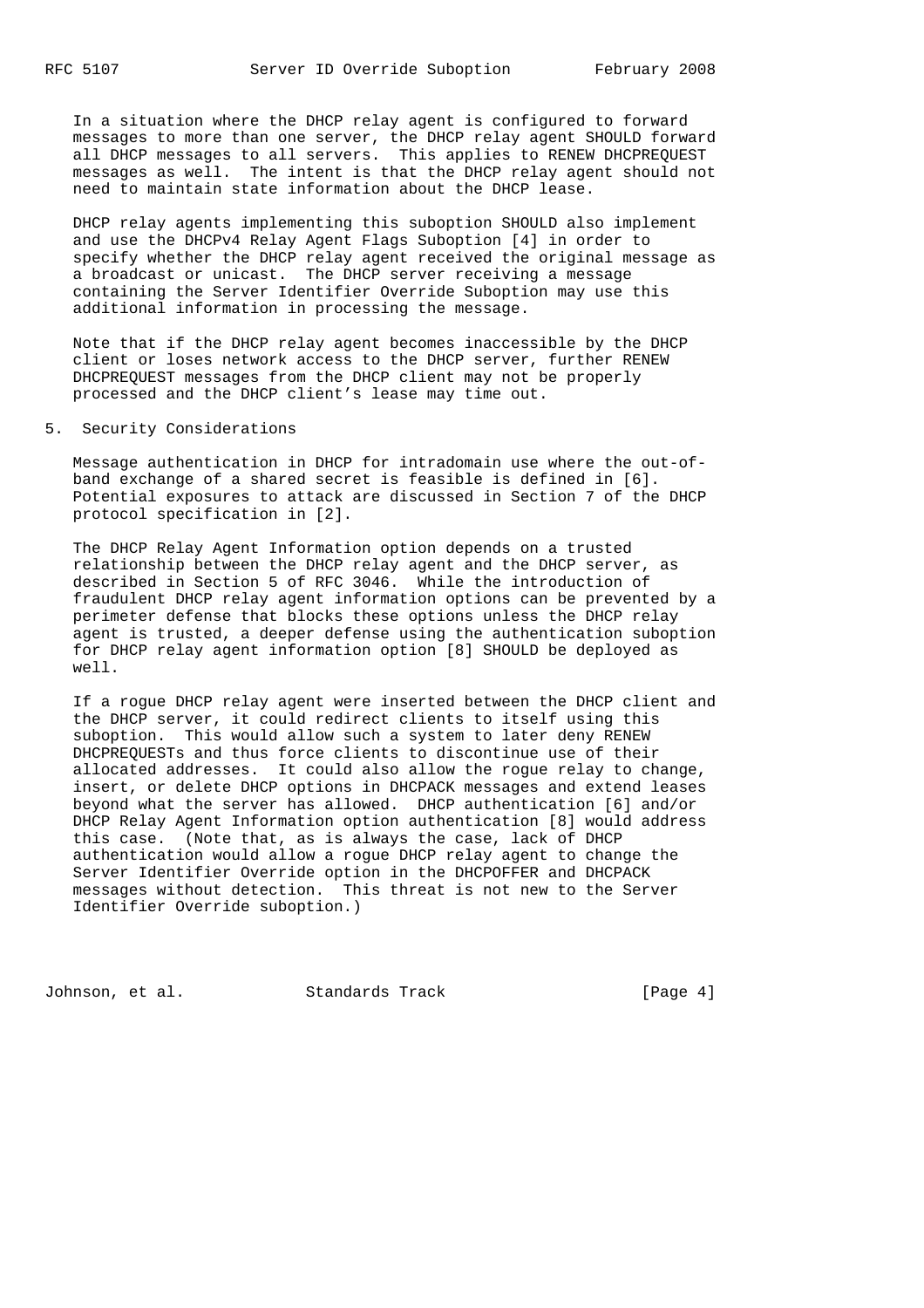This document does not add any new vulnerabilities that were not already present, except in the case where DHCP authentication is already in place, and DHCP clients require its use. It is suggested that DHCP Authentication and DHCP Relay Agent Option Authentication SHOULD be deployed when this option is used, or protection should be provided against the insertion of rogue DHCP relay agents between the client and server.

 This relay suboption is not intended, by itself, to provide any additional security benefits.

6. IANA Considerations

 IANA has assigned a suboption number (11) for the Server Identifier Override Suboption from the DHCP Relay Agent Information Option [3] suboption number space.

7. Intellectual Property Rights and Copyright

 The IETF has been notified of intellectual property rights claimed in regard to some or all of the specification contained in this document. For more information consult the online list of claimed rights.

- 8. References
- 8.1. Normative References
	- [1] Bradner, S., "Key words for use in RFCs to Indicate Requirement Levels", BCP 14, RFC 2119, March 1997.
	- [2] Droms, R., "Dynamic Host Configuration Protocol", RFC 2131, March 1997.
	- [3] Patrick, M., "DHCP Relay Agent Information Option", RFC 3046, January 2001.
	- [4] Kinnear, K., Normoyle, M., and M. Stapp, "The Dynamic Host Configuration Protocol Version 4 (DHCPv4) Relay Agent Flags Suboption", RFC 5010, September 2007.
- 8.2. Informative References
	- [5] Alexander, S. and R. Droms, "DHCP Options and BOOTP Vendor Extensions", RFC 2132, March 1997.
	- [6] Droms, R. and W. Arbaugh, "Authentication for DHCP Messages", RFC 3118, June 2001.

Johnson, et al. Standards Track [Page 5]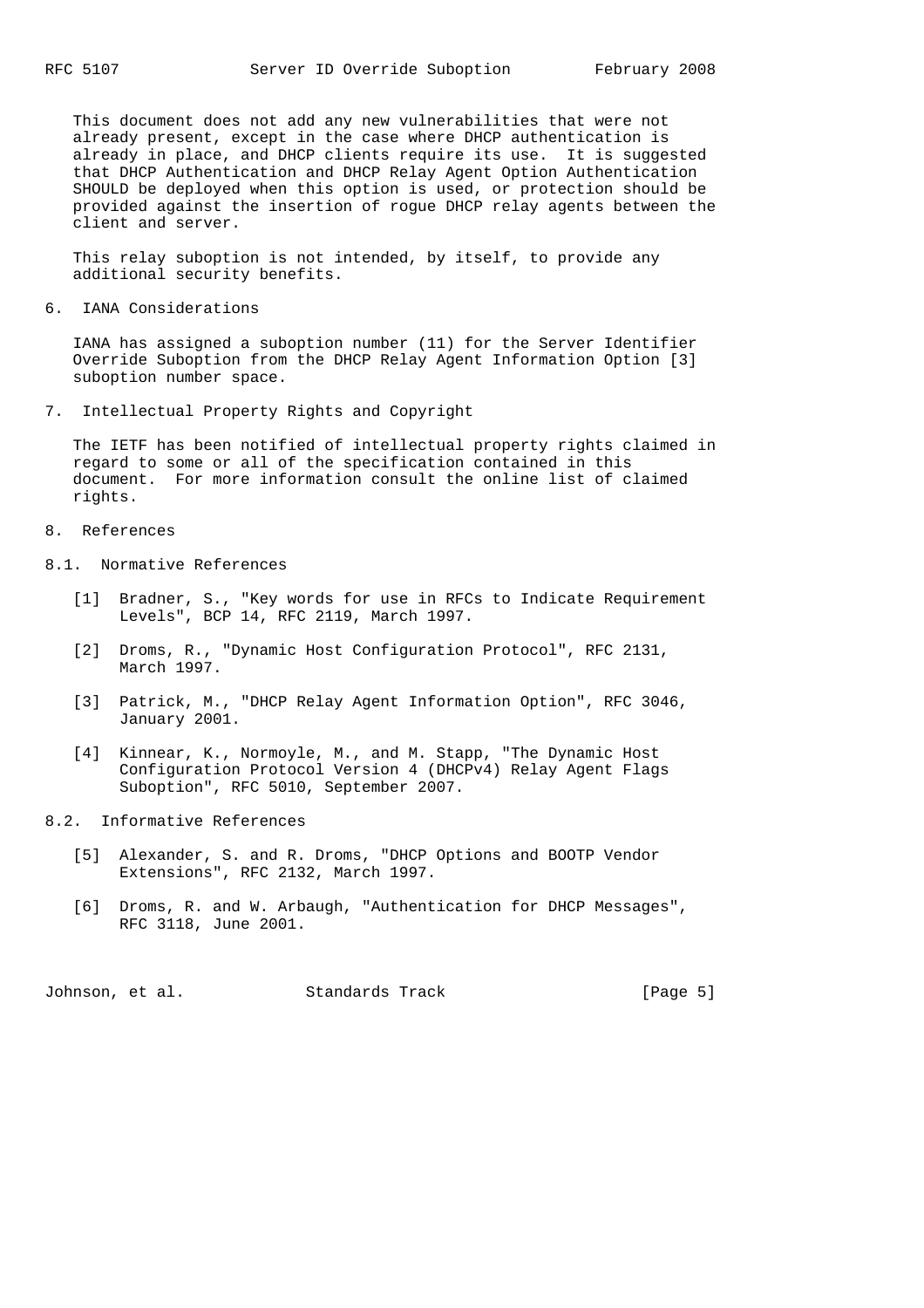- [7] Droms, R., Bound, J., Volz, B., Lemon, T., Perkins, C., and M. Carney, "Dynamic Host Configuration Protocol for IPv6 (DHCPv6)", RFC 3315, July 2003.
- [8] Stapp, M. and T. Lemon, "The Authentication Suboption for the Dynamic Host Configuration Protocol (DHCP) Relay Agent Option", RFC 4030, March 2005.

Authors' Addresses

 Richard A. Johnson Cisco Systems, Inc. 170 W. Tasman Dr. San Jose, CA 95134 US Phone: +1 408 526 4000 EMail: raj@cisco.com Jay Kumarasamy Cisco Systems, Inc. 170 W. Tasman Dr. San Jose, CA 95134 **TTS**  Phone: +1 408 526 4000 EMail: jayk@cisco.com Kim Kinnear Cisco Systems, Inc. 170 W. Tasman Dr. San Jose, CA 95134 US Phone: +1 408 526 4000 EMail: kkinnear@cisco.com Mark Stapp Cisco Systems, Inc. 170 W. Tasman Dr. San Jose, CA 95134 US Phone: +1 408 526 4000 EMail: mjs@cisco.com

Johnson, et al. Standards Track [Page 6]